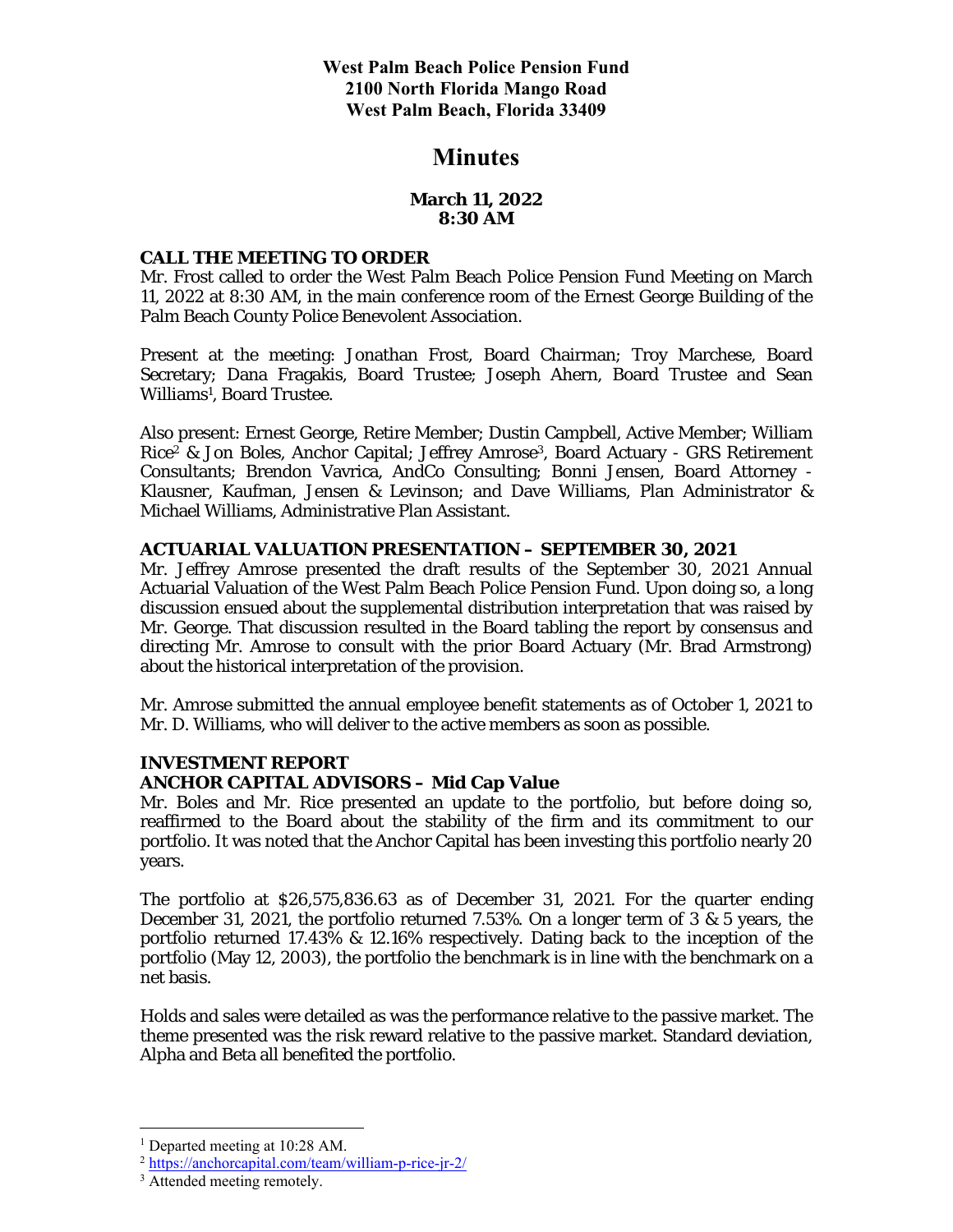**West Palm Beach Police Pension Fund – Minutes March 11, 2022 Page 2 of 3** 

## **ANDCO – INVESTMENT CONSULTANT**

Mr. Vavrica presented a flash report that essentially showed the portfolio was flat for the fiscal year to date through February 28, 2022.

Mr. Vavrica also presented an asset allocation study which included a direct lending component. Mr. Frost asked Mr. Vavrica for guidance on this asset relative to other hedge funds on board and in the pipeline. Mr. Vavrica supported an allocation in this asset class but warned the Board it is a long-term commitment. After further discussion, Mr. Vavrica was directed by consensus to prepare a shortlist report for the Board to consider at the next meeting4.

Mr. Vavrica provided comments related to the Russian/Ukraine invasion and its affect on the international markets. It was noted that our portfolio is fairly limited in that region.

## **ATTORNEY'S REPORT**

Mrs. Jensen cited the special act was approved by the House and Senate. It awaits the signature of Governor DeSantis. No other pension legislation was considered by the state this session. Mr. Marchese reported that the city will not grandfather current DROP active members in the captain's collective bargaining agreement. It was noted that lack of action conflicts with the legal opinion received on June 4, 20215.

Mrs. Jensen presented the Taurus Fund ll documents for execution.

Mr. Jensen announced her office finally received medical reports relative to Mr. Testa. Mrs. Jensen indicated that Dr. Zahn will conduct the medical review to determine causation and the nexus to employment. Mrs. Jensen hopes to provide a report at the next meeting.

## **APPROVAL OF THE MINUTES**

Mr. Frost asked if there were any changes required to the minutes of February 11, 2022. Mrs. Fragakis made the motion to approve the minutes as presented, which was seconded by Mr. Ahern. All Trustees voted yes, and the motion was passed 5-0.

## **APPROVAL OF DISTRIBUTIONS**

New Warrants were presented for review and execution. Warrants approved at the last meeting were presented to the Board in spreadsheet format by Mr. Williams. A formal administrative report was also provided for consideration. After Mr. Williams detailed the report, Mr. Marchese made the motion to approve all items except for line item 6, which was seconded by Mr. Ahern. All Trustees voted yes, and the motion was passed 5- 0.

Mr. Marchese then made the motion to approve line item 6, which was seconded by Mr. Ahern. Motion was passed 4-0-1 (abstention by Mrs. Fragakis, Form 8 filed accordingly).

## **ADMINISTRATOR'S REPORT**

No formal report provided<sup>6</sup>.

<sup>4</sup> April 8, 2022.

<sup>5</sup> http://www.wpbppf.com/docs/announcements/memo\_ImprovementsInPensionBenefits\_employedDropParticipants\_20210604.PDF#zoom=100

<sup>6</sup> Law 360 article distributed to the Board.